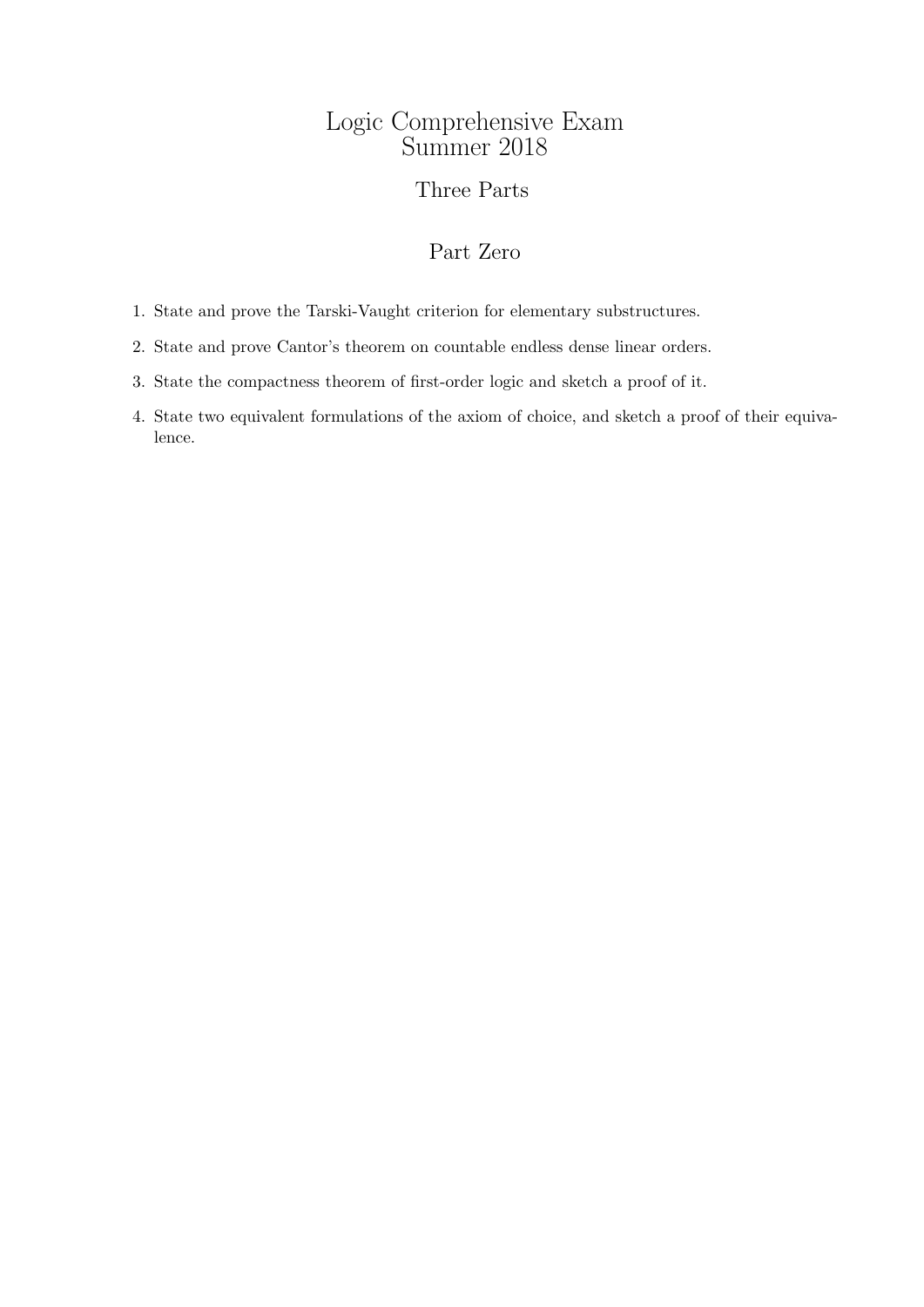## Part One

### Do four of the following eight problems.

- 1. Let  $\mathcal L$  be a first-order language and  $\mathfrak M$  be an  $\mathcal L$ -structure. Let  $\mathcal L(M)$  be  $\mathcal L$  expanded with constants for the individual elements of  $\mathfrak{M}$  and let  $\mathfrak{M}_M$  be the natural expansion of  $\mathfrak{M}$  to and  $\mathcal{L}(M)$ -structure. Show that for any  $\mathcal L$  structure  $\mathfrak N$  there is an elementary embedding  $f: \mathfrak{M} \to \mathfrak{N}$  if and only if there is an expansion of  $\mathfrak{N}$  to a model of  $\text{Th}(\mathfrak{M}_M)$ .
- 2. Let  $\mathcal L$  be the language with a single binary relation R. Let T be the theory axiomatized by stating that  $R$  is an equivalence relation with exactly two infinite classes and no other classes. Show that T has quantifier elimination.
- 3. Let  $\mathcal L$  be the first-order language consisting of countably many unary predicates  $U_i$  for  $i \in \omega$ . Let  $T$  be the  $\mathcal{L}\text{-theory}$  axiomatized by:
	- $\forall x \neg (U_i x \land U_j x)$  for all  $i \neq j \in \omega$ ;
	- $\exists x_1, \ldots, x_n \left( \bigwedge_{1 \leq i \leq n} U_j x_i \wedge \bigwedge_{1 \leq i \neq k \leq n} x_i \neq x_k \right)$  for all  $j, n \in \omega$ .

Describe all of the countable models of T and indicate which, if any, are prime or saturated. Justify you answer.

- 4. Let  $\mathfrak{M}_i$  for  $i \in \omega$  be finite L-structures. Let U be an ultrafilter on  $\omega$ . Show that in the ultraproduct  $\mathfrak{M} = (\Pi_{i \in \omega} \mathfrak{M}_i)/\mathcal{U}$  there is no formula  $\varphi(x, y)$  which defines an infinite linear order with no largest element.
- 5. Let  $\mathcal L$  be a first order language consisting of a binary relation symbol  $\lt$  and a unary predicate P. Let  $\mathfrak{M}$  be the L-structure with universe the real numbers where  $\lt$  is interpreted as the usual order on the real numbers and  $P$  is interpreted as the set of rational numbers. Show that Th $(\mathfrak{M})$  is  $\omega$ -categorical.
- 6. Let  $\mathcal L$  be a countable first-order language. Show that a countable  $\mathcal L$ -structure  $\mathfrak M$  is countably saturated if and only if it is countably universal and homogeneous.
- 7. Let T be a theory in a countable language  $\mathcal{L}$ . Let  $\varphi_i(x)$  for  $i \in \omega$  be a collection of formulas in the free variable x and let  $\psi(x)$  be another such formula. Suppose that for any other formula  $\sigma(x)$  if  $T \models \forall x (\sigma(x) \rightarrow \psi(x))$  then  $T \models \exists x (\sigma(x) \land \varphi_i(x))$  for some  $i \in \omega$ . Show that there is a model  $\mathfrak{M}$  of T so that  $\psi(\mathfrak{M}) \subseteq \bigcup_{i \in \omega} \varphi_i(\mathfrak{M})$
- 8. A theory T without finite models is called *strongly minimal* if in any model  $\mathfrak{M}$  of T any definable subset  $X \subseteq M$  is either finite or co-finite. (More specifically if  $\mathfrak{M} \models T$ ,  $\varphi(x, \overline{y})$  is a formula, and  $\overline{a} \in M^{|\overline{y}|}$  then the set of realizations of  $\varphi(x,\overline{a})$  in  $\mathfrak{M}$  is either finite or co-finite in M.) Suppose that T is strongly minimal and show that if  $\varphi(x, \overline{y})$  is any formula then there is a natural number N so that if  $\mathfrak{M} \models T$  and  $\overline{a} \in M^{|\overline{y}|}$  then if  $|\{b \in M : \mathfrak{M} \models \varphi(b, \overline{a})\}| > N$ then  $\{b \in M : \mathfrak{M} \models \varphi(b, \overline{a})\}$  is infinite.